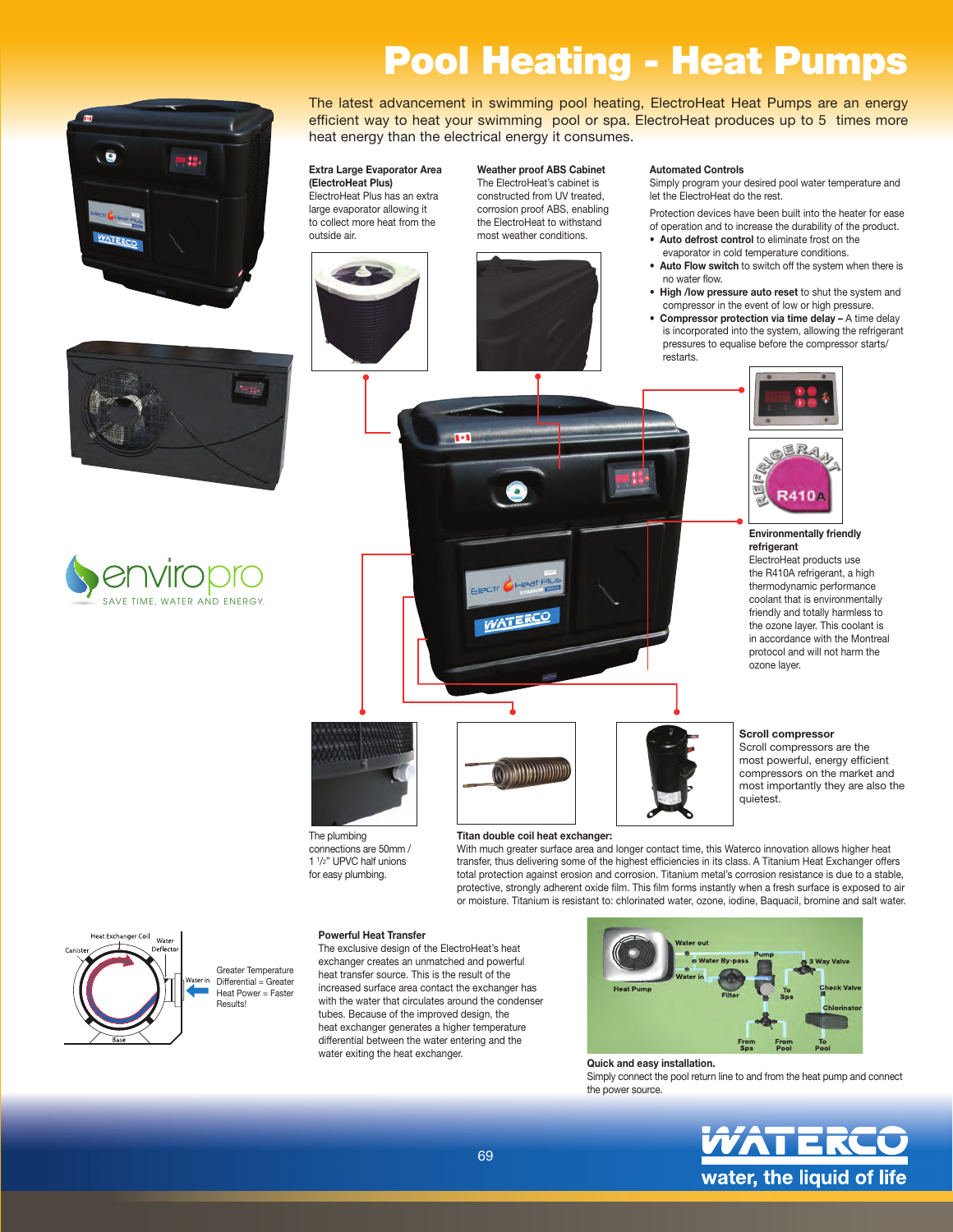## Pool Heating - Heat Pumps









#### TTITTANNINUINA

WATERCO HEAT PUMPS - All ElectroHeat Plus and ElectroHeat heat pumps come complete with a commercial grade Titanium heat exchanger and digital display as standard. All 3 phase heat pumps are supplied with a 3 phase indicator and protector.

#### ELECTROHEAT PLUS

| Part No.             | <b>Product Description</b>                      | Nom. Size     | <b>Price</b> |
|----------------------|-------------------------------------------------|---------------|--------------|
| <b>HPEHP050T261R</b> | Electroheat Plus / Reversible 50K BTU 220-60-1  | 50BTU         | \$2,550.00   |
| HPEHP065T261R        | Electroheat Plus / Reversible 65K BTU 220-60-1  | 65BTU         | \$3,250,00   |
| HPEHP070T261R        | Electroheat Plus / Reversible 70K BTU 220-60-1  | 70BTU         | \$3,700.00   |
| HPEHP080T261R        | Electroheat Plus / Reversible 80K BTU 220-60-1  | 80BTU         | \$3,950,00   |
| HPEHP090T261R        | Electroheat Plus / Reversible 90K BTU 220-60-1  | 90BTU         | \$4,250.00   |
| HPEHP110T261R        | Electroheat Plus / Reversible 110K BTU 220-60-1 | 110BTU        | \$4,650.00   |
| HPFHP130T261R        | Electroheat Plus / Reversible 130K BTU 220-60-1 | <b>130BTU</b> | \$5,700.00   |
|                      |                                                 |               |              |

**Water Flow & Plumbing Characteristics** 

#### **Specifications**

|                          | <b>Electroheat</b> |              |              | <b>Electroheat Plus</b> |               |               |               |               |               |               |
|--------------------------|--------------------|--------------|--------------|-------------------------|---------------|---------------|---------------|---------------|---------------|---------------|
| Model Number             | HPEH050T261R       | HPEH065T261R | HPEH080T261R | HPEHP050T261R           | HPEHP065T261R | HPEHP070T261R | HPEHP080T261R | HPEHP090T261R | HPEHP110T261R | HPEHP130T261R |
| Heat Capacity Btu*       | 50.000             | 65.000       | 80.000       | 50.000                  | 65.000        | 70.000        | 80,000        | 90.000        | 110.000       | 130,000       |
| <b>Water Flow</b>        | 30-60 Gpm          | 30-60 Gpm    | 30-60 Gpm    | 25-60 Gpm               | 25-60 Gpm     | 25-60 Gpm     | 25-60 Gpm     | 25-60 Gpm     | 35-80 Gpm     | 35-80 Gpm     |
| <b>Water Connections</b> | 1.5 Inches         | 1.5 Inches   | 1.5 Inches   | 1.5 Inches              | 1.5 Inches    | 1.5 Inches    | 1.5 Inches    | 1.5 Inches    | 1.5 Inches    | 1.5 Inches    |
| Power Supply             | 208/230 V          | 208/230 V    | 208/230 V    | 208/230 V               | 208/230 V     | 208/230 V     | 208/230 V     | 208/230 V     | 208/230 V     | 208/230 V     |
| Circuit Breaker          | 15 Amp             | 25 Amp       | 30 Amp       | 30 Amp                  | 30 Amp        | 40 Amp        | 40 Amp        | 40 Amp        | 50 Amp        | 50 Amp        |
| Amperage                 | 9.7 Amp            | 16.7 Amp     | 18.81 Amp    | 12.1 Amp                | 13.1 Amp      | 16.7 Amp      | 17.1 Amp      | 18.81 Amp     | 28.5 Amp      | 31.6 Amp      |
| Defrost Cycle            | Active             | Active       | Active       | Active                  | Active        | Active        | Active        | Active        | Active        | Active        |
| Weight                   | 120 Lbs            | 120 Lbs      | 120 Lbs      | 120 Lbs                 | 125 Lbs       | 130 Lbs       | 145 Lbs       | 195 Lbs       | 215 Lbs       | 220 Lbs       |
| Dimensions W x L x H     | 46x27x12.5         | 46x27x12.5   | 46x27x12.5   | 29x22x32                | 29x22x32      | 29x22x32      | 30x35x34      | 30x35x34      | 35x37x39      | 35x37x39      |
| Refrigerant              | R410a              | R410a        | R410a        | R410a                   | R410a         | R410a         | R410a         | R410a         | R410a         | R410a         |

\* The heating capacity depends on water and ambient temperature, as well as humidity level.

Water Bypass Type **Ext. Field Install** Min./Max. Water Flow Rate 6.7 - 18 m<sup>3</sup>/h<br>
Min /Max Water Inlet Temperature 6.7 - 18 m<sup>3</sup>/h Min./Max. Water Inlet Temperature 18<sup>°</sup> - 40<sup>°</sup><br>Plumbing Connection Size 18<sup>°</sup> - 40<sup>°</sup>



#### **Double Coil Titanium Heat Exchanger**

With much greater surface area and longer contact time, this Waterco innovation allows higher heat transfer, thus delivering some of the highest efficiencies in its class.

A Titanium Heat Exchanger offers total protection against erosion and corrosion. Titanium metal's corrosion resistance is due to a stable, protective, strongly adherent oxide film. This film forms instantly when a fresh surface is exposed to air or moisture.

Titanium is resistant to: chlorinated water, ozone, iodine, Baquacil, bromine and salt water.

water, the liquid of life



Plumbing Connection Size